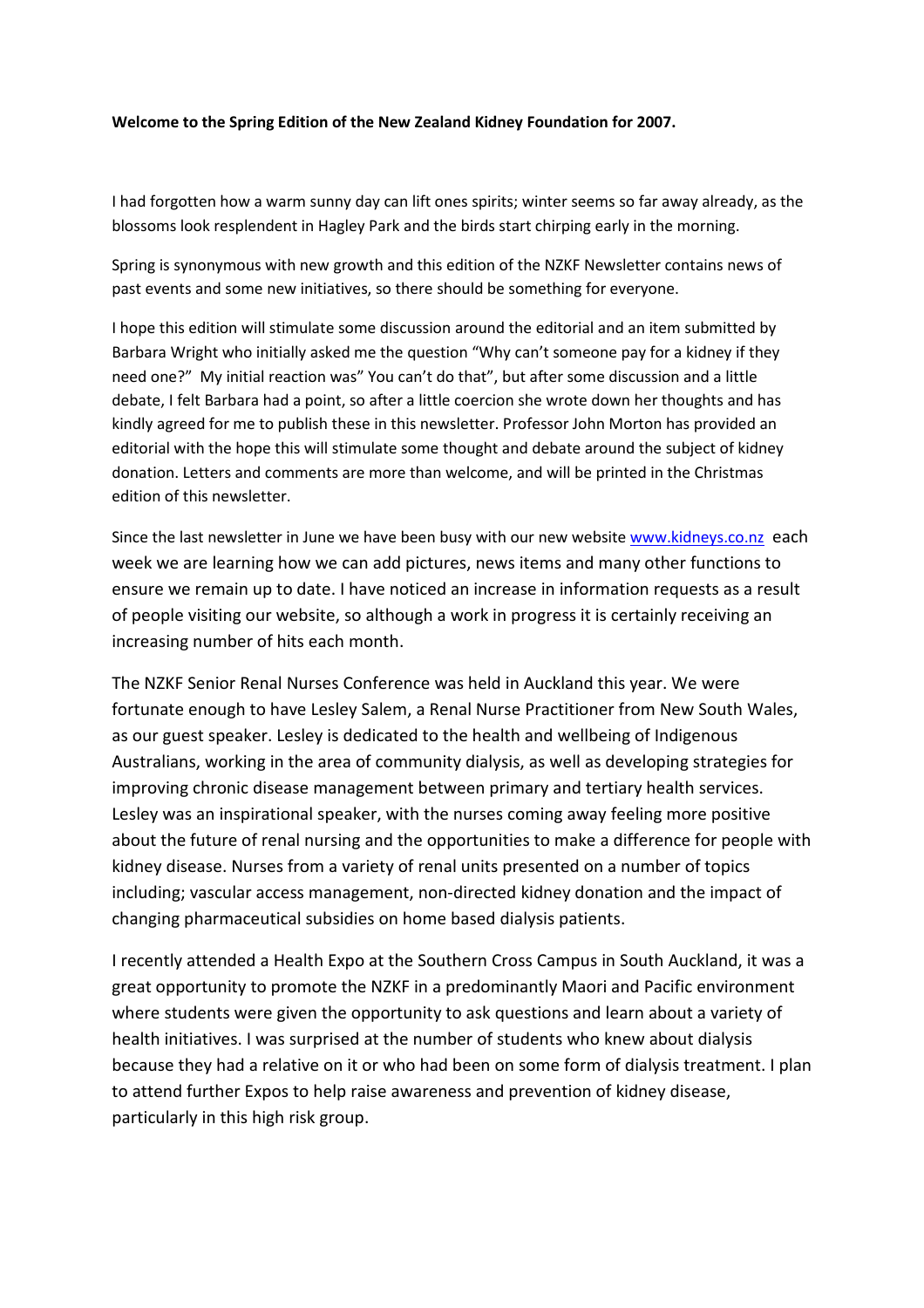I look forward to receiving feedback on some of the issues raised in this newsletter and will publish any letters in the Christmas newsletter.

Carmel Gregan-Ford Education Manager PO Box 139 **Christchurch** Ph 0800 543 639

Email: carmel@kidneys.co.nz



Bev Withers is a volunteer for the Christchurch Kidney Society, but her major claim to fame is the fact she has just celebrated the 35<sup>th</sup> anniversary of her kidney transplant. Bev and another gentleman (her twin, as Bev calls him) who lives on the West Coast, both received their kidneys from the same donor on September 25<sup>th</sup> 1972. Both have gone on to live a long and fulfilling life, and continue to do so. As far as we can ascertain Bev and her "twin" are the longest surviving kidney transplant patients in the South Island.

Congratulations Bev, keep up the great work. You are a real inspiration.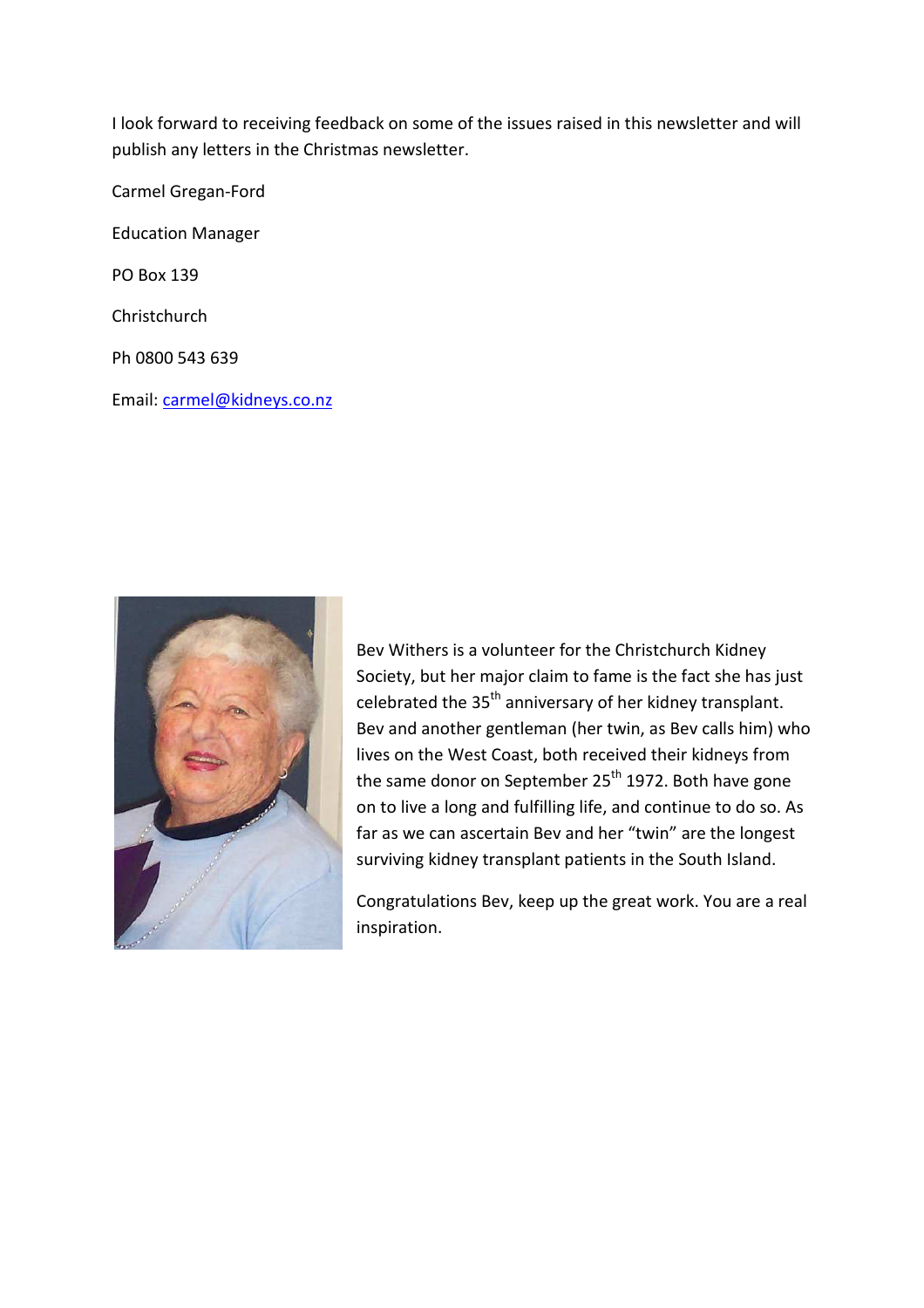#### Editorial by Professor John Morton

In this issue a member of a kidney patient support group, reflecting on the ever increasing need for dialysis, suggests that the problem could be solved if patients in need of transplantation could simply "buy a kidney."

The idea of remunerating living organ donors stimulated Professor Stephen Munn of the Auckland Transplant Services to review the possibility and the way in which other countries were exploring the prospect. He facilitated discussion by suggesting that there were three possible levels of financial support for donors.

Level one is the provision of support, equivalent to the unemployment benefit, to compensate donors for time lost from work and this is now provided.

The second level of support would, (in addition to level one support) provide further compensation for the discomfort and inconvenience experienced by living donors, acknowledging the potential physical and emotional risks that are involved.

Finally living organ donation could be encouraged by paying large sums to donors.

Each level of remuneration prompts distinct ethical concerns which must be debated within the community which has the ultimate responsibility to decide what the policy should be.

The poor may feel coerced if the obligation to assist their dependants compels them to donate, regardless of the consequences for themselves. Since medical advisors must ensure that people make sound autonomous decisions with due regard to all the potential adverse events it would be essential for a paid donation programme to be controlled and monitored by a responsible authority.

In the medical community donated organs are considered a "gift of life" rather than a commodity to be bought and sold but sometimes the community is ahead of the doctors in such matters.

The New Zealand Kidney Foundation welcomes Barbara Wright's stimulus to this debate and will be interested in the outcome. Iran, which has had an organ purchasing scheme for years has no waiting list for dialysis and transplantation, but there are conflicting views about its soundness from the ethical perspective. From an ethical and economic perspective this observer supports the necessity for debate and second level remuneration for organ donors.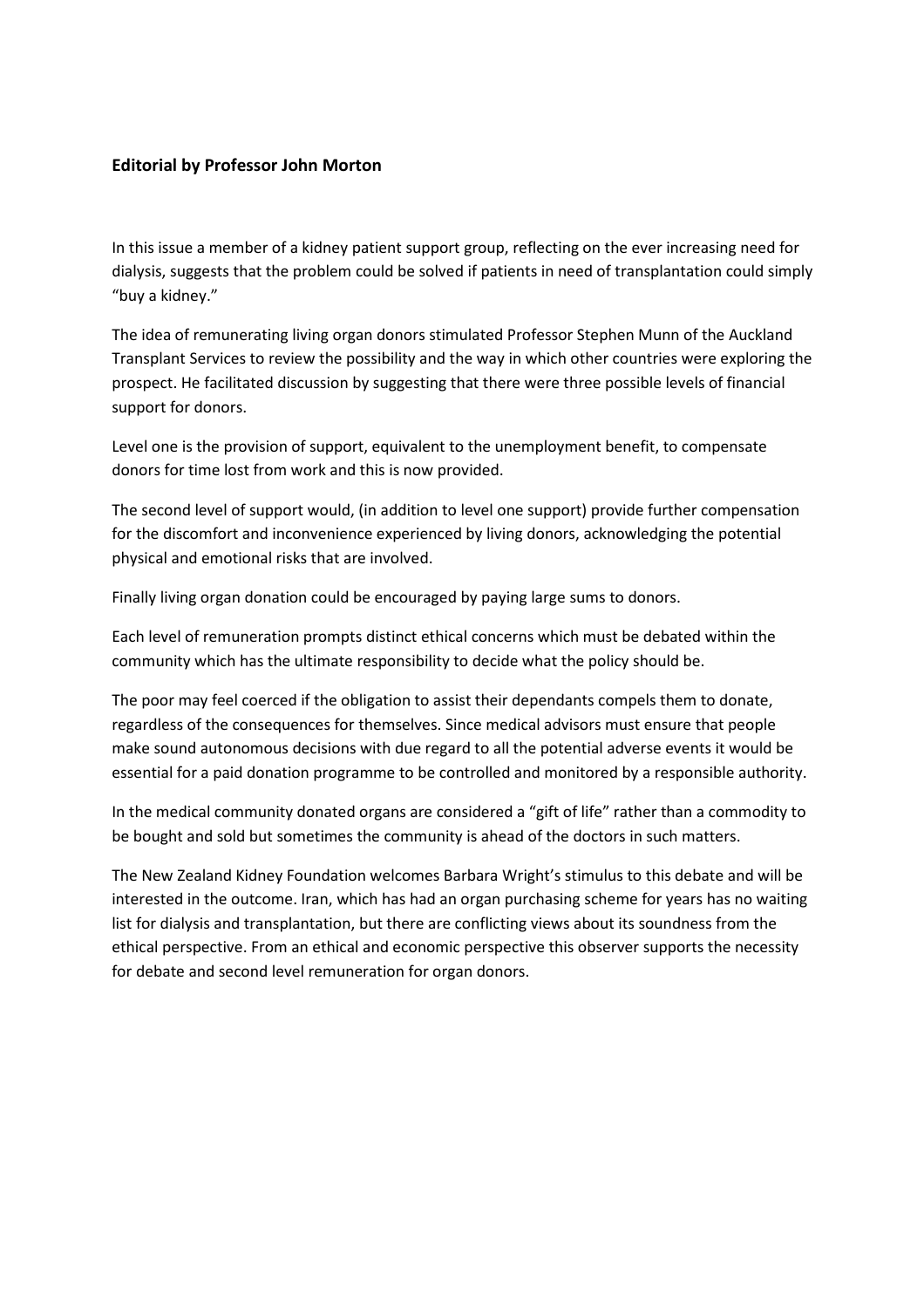#### WHY ARE WE WAITING………/

I have been asked recently for feedback on the future plans of several of the different health providers in our region.

What I have noticed is that these documents all project increasing numbers of patients requiring dialysis in the next decade. This is going to put huge pressure on already strained renal resources. Early intervention, introduction of more dialysis "satellite" centres, increased awareness of donor transplantation and home dialysis are seen as some of the keys to cope with future demand.

BUT…….I am thinking, the answer could be much simpler than that….why not let kidney patients who require a transplant simply **buy** a kidney!

Everyone gasps in horror at this suggestion…"think of all the ethical problems", but really, what are they?

Kidney patients requiring transplantation are lucky in that 99% of the population is equipped with two kidneys – one more than they need. Therefore, there should be plenty of kidneys around for those people who desperately need one to save their life. But it's not as easy as that – who wants to give up a kidney, for nothing in return, to someone they have never seen or heard of?

Why not make the purchase of a kidney legal? Why not put a price on a kidney – say \$20,000. Let an organization, such as the Kidney Foundation act as a broker for the kidneys, ensuring no more can be charged and that the process is legal, anonymous and above board and that the donor and kidney are in A1 condition.

If I go to the shop for something I need, I don't expect to get it for free-why should I wait on a list expecting that someone should give me something for nothing? If a live donor was prepared to sell me, through the kidney broker, one of their kidneys, they would end up with \$20,000.00. This might be enough to also give them a kick start in life – maybe a deposit on a house, an overseas holiday, a new venture. Win win for both of us. Some people would argue that is unethical for people to sell kidneys, but, really, we are already begging them to give them to us through all sorts of donor awareness campaigns.

There would always be a place for the donation of kidneys as we have now and I'm sure that those awesome kind of people who currently donate organs would carry on giving us the gift of life.

But the cold, hard fact is that there are simply not enough of these type of people around – in fact statistics show that the number of donors is decreasing.

There could be an argument put forward that only the wealthy could afford to buy a kidney  $$ perhaps so – but surely if 2/3rds of people could scrape together the money to buy one, that only leaves  $1/3^{rd}$  of people on the waiting list left to have the scarce number of donated organs. Again a win win situation. But, if the price of a kidney was set at \$20,000, most people would be able to raise this amount in New Zealand – whether it be from family, friends, community groups etc. Perhaps the government could introduce interest free loans for people who had to purchase an organ for life – surely as needy as a student loan. Maybe some of the recipients who had to raise a loan to purchase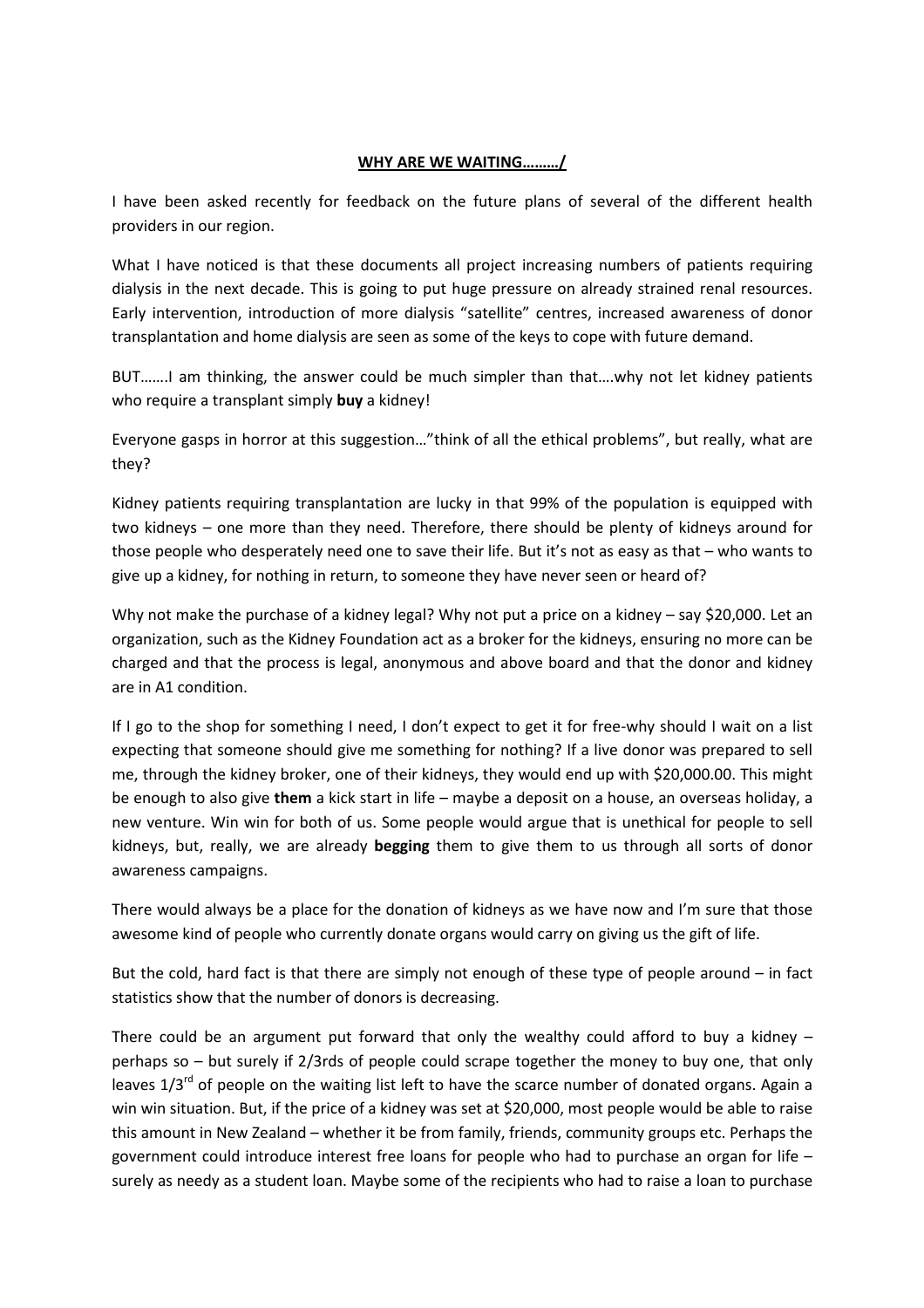a kidney could then work to raise the money to pay the loan back. The government could perhaps allow them to earn this extra income without it being included in their gross annual amount, thereby affecting their benefit etc.

With kidney purchases placed on a legal footing, doctors and surgeons would not be faced with ethical issues regarding surgery. In fact, they would be helping their patients towards a better life.

Transplantation provides the best solution to kidney problems but the current donor system simply cannot provide enough. Although some people are fortunate enough to receive a transplant, often it comes too late to provide the best possible benefits as the patient has begun to deteriorate after years on dialysis. If that same patient could have access to a live kidney early on, it could be a much improved outcome.

It seems such a logical thing that a renal patient should be able to simply buy a kidney from someone who wants to sell one. If I wanted to buy a kidney I would pay the broker \$20,000 to hold the money in trust for me until someone sold them a kidney that was the right match. In fact, taking it one step further, perhaps the broker could advertise for a kidney with the same blood group as me?

The health system would end up with big cost savings also – not just from savings on actual dialysis procedures but with all the other things that go wrong with the renal patient.

Savings in the dialysis area could be put to use for other areas of the hospital.

I think the health system and the government should be looking seriously at this issue, instead of their future planning simply providing for more and more dialysis patients.

Certainly, there will be huge problems to work through to make sure the system is legal and viable – such as availability of surgeons, theatres etc. etc. but it seems to me that there is nothing that really is a total obstacle. Some people may not agree with the idea of purchased kidneys and that would be fine, they would still be able to wait on the list but at least the opportunity would be there for those who do. The idea of purchasing of a kidney would also need to be introduced sympathetically, alongside reinforcement of the current donor system, so these types of donors were not lost. However, in particular, with the cadaver donations, these people are normally giving several organs anyway. Assistance to the people receiving these organs would still not be available through other means.

There is, of course the risk of a purchased organ rejecting but modern methods of transplantation have seen this risk diminish. I guess it would be like anything in life where one takes a risk in order to reap rewards. Occasionally there is failure but the chance of success is far greater. People who purchased a kidney would go into the transaction aware of this risk.

We have simply come to accept that it is wrong to buy an organ, and only third world countries would do this, but if managed properly, this could be the key to improving future renal services for both patients and providers. In a country the size of New Zealand this should be achievable.

These are the thoughts of Barbara Wright, we welcome your thoughts and comments, and thank Barbara for sharing this article.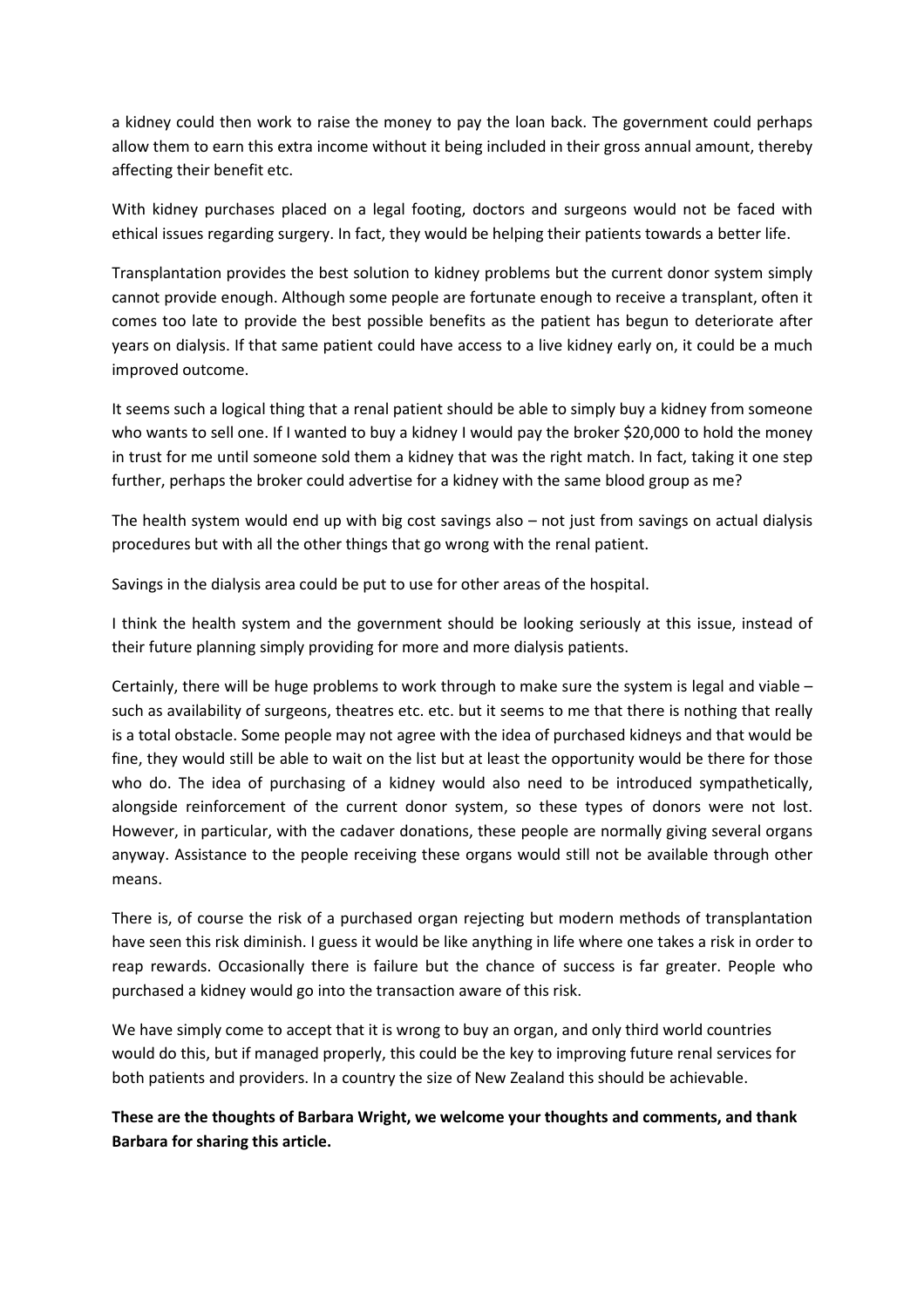# From the Medical Director's Desk.

## Kidney Health Australia stages International Chronic Kidney Disease Summit

Globally there is an increasing awareness of the significance of chronic kidney disease (CKD) as a major public health problem closely linked to diabetes and cardiovascular disease. Our trans Tasman cousins in Kidney Health Australia have been very active in raising public awareness about CKD in their country. Kidney Health Australia (together with the Australian and New Zealand Society of Nephrology) organised an International Chronic Kidney Disease Summit on CKD in Sydney in July 2007. I was invited to attend as an observer. Representatives from both State and Federal health management in Australia were invited and there was extensive media interest.

In recognition that we can all learn from the experience of others, the organisers invited some important guests from overseas. They were:

Professor Allan Collins, Chair of the United States Renal Data System (USRDS), President of the US National Kidney Foundation and well known contributor to public health issues in CKD.

Dr Desmond Williams, Senior Public Health advisor for the US Centre for Disease Control (CDC) whose is in charge of managing the Kidney Disease Initiative.

Mr John Davis, CEO of the National Kidney Foundation responsible for the Kidney Early Evaluation Program (KEEP) for CKD in the USA.

Professor John Feehally, Chair of the Joint Specialty Committee for Renal Medicine, and member of the Renal Advisory Group in the United Kingdom was heard through an interesting pre-recorded a presentation.

A number of well known Australian nephrologists spoke and the meeting was facilitated by Mr George Negus (previously with 60 Minutes and the Today Show in Australia)

The meeting addressed the burden of disease from early CKD and end stage kidney failure, and Australian indigenous issues. The challenges to early detection and evaluation of CKD and to governmental responses were also discussed.

The conclusions from the summit are particularly relevant to the New Zealand Kidney Foundation in its quest to raise awareness about CKD.

 The barriers to success in raising awareness of CKD are the same in New Zealand as they are in Australia, the United States and the United Kingdom.

 Foundations such as ours need to move away from a predominantly expert hospital doctor focus on dialysis and transplantation to become more involved in the community with primary health workers. This approach facilitates a *person*, rather than an *organ specific*, health message and allows collaboration with other groups, such as the National Heart Foundation and Diabetes New Zealand.

 It is vitally important that we know how many New Zealanders have CKD and we need a national surveillance system for chronic disease, including CKD.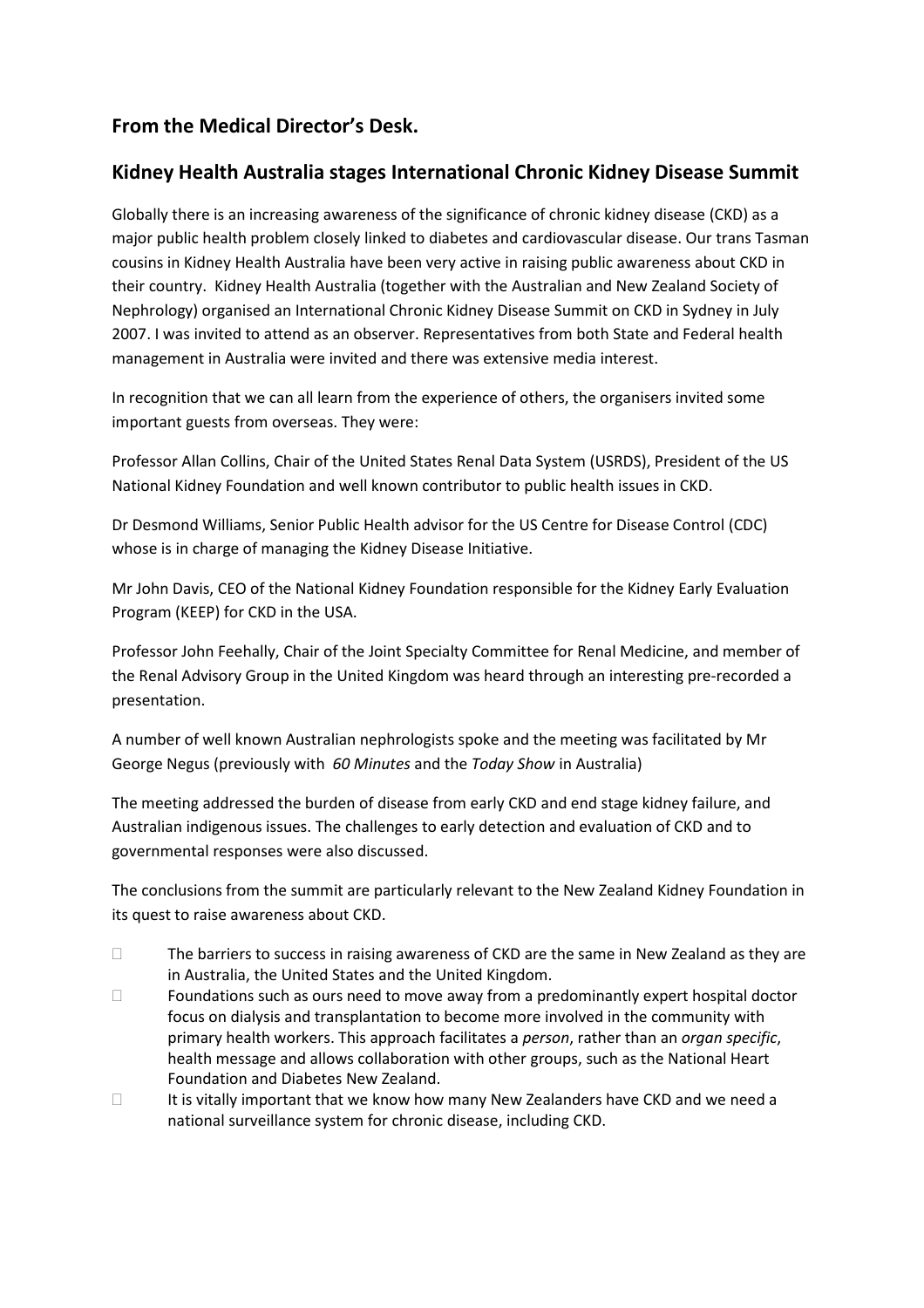## **Experiences of a kidney donor – Speech to NZ Kidney Foundation Conference 16 June 2007**

#### **Introduction**

I've been asked to speak about my experiences as a kidney donor. I'm the other half of the "kidney kids" as my Mum likes to call us. Michael and I are very happy to help promote the cause of live kidney donation. Live donation doesn't seem to get talked about too much in the organ donation debates here at the moment but I think is really a critical part of the picture of dealing with increasing levels of kidney disease both here and internationally.

Today I'm going to talk to you a bit about my experiences as a donor and then pose some questions about what might be done to increase the number of transplants from live donors. This is just my experience and no doubt others would have a different story to tell.

#### **Getting the news and making the decision**

I first met Michael in early 2002. He told me quite soon after we met about his kidney condition, which I have to confess didn't really register with me at all. I knew he took a whole lot of pills and that every three months he went off to see Alastair MacDonald at the renal clinic and got some news about his protein loss and creatinine levels – whatever they were. He was basically very healthy but had a medical condition that was well under control.

After about two years, as Michael has said, things started to change. I remember when Alastair broke the news to us that Michael was on the way to dialysis. He couldn't say how far away that might be – maybe five years or as little as two. Neither of us knew what dialysis really involved but we knew things were bad. I remember Alastair saying to us that this is one of those life-changing moments but there was definitely a sense of disbelief about the whole thing. Five years didn't seem that far away and two seemed like no time at all. Alastair also started talking about transplants and the possibility of a pre-emptive one, which seemed like a distinct possibility given the kind of timeframes we were looking at.

We were given a bunch of pamphlets about kidney failure, dialysis and transplants and went away to absorb the news. There wasn't really a decision for me to make at this stage – it just seems like something you do. Michael's sister and nieces were also willing to be considered so we thought we had a reasonably good pool of people to draw from.

#### **Match making**

The first thing was the blood match. I'm O negative, the universal blood type, so am compatible with everyone. None of Michael's immediate family were the right blood type (he's O positive so has to receive from another O) so pretty soon it was narrowed down to me.

I think we had the tissue match done in about April 2005. It just involved blood being taken from both of us and sent away to Auckland for some kind of test that took about 6 weeks to do. We couldn't imagine what might be going on with our blood over such a long period.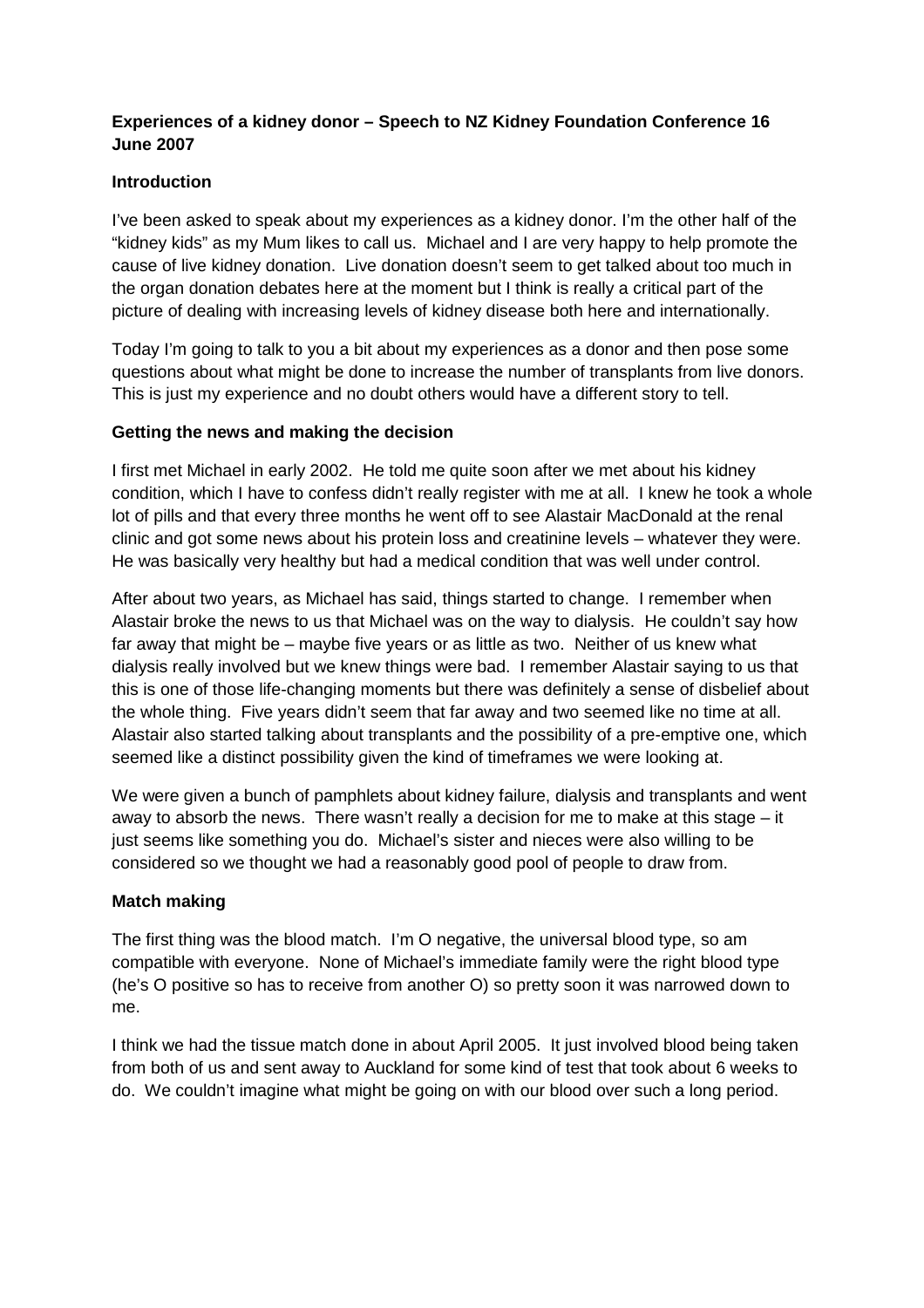At our next appointment with Alastair in May, he had the requisite slip of yellow paper with the results and somberly announced that the cross-match was…negative. Michael and I both looked at each other. For me, there was a small sense of relief that I was off the hook but my overwhelming emotion was disappointment. Now what were we going to do? However, Alastair carried on talking about the next steps towards a transplant and we had to interrupt and clarify what was going on – it turns out "negative" means you are a match ie it's negative for a rejection, and positive means you're not. Phew! So on we went.

#### **Being tested**

The next thing for me was a whole lot of tests to see if I was healthy enough to be a donor, including whether I had two kidneys to start with (not everyone does). There was a whole heap of tests: blood and urine tests, ECG, chest x-rays, appointment with a psychologist, renal ultrasound, MRI. Most of these were pretty routine and kind of interesting – I've never really had anything wrong with me so found being in the hospital system a new experience.

However, these tests were spaced out over a period of about 12 months and it became very frustrating that things couldn't go faster. The backdrop to all this was that Michael's kidneys didn't last anything like two years and he became very ill, very quickly. I seem to remember a period of constant migraines, vomiting, tiredness, cramps, emergency trips to hospital for one thing or another. After about six months of this, he was on dialysis.

That was a whole other shock to both our systems. They say that when one person in a couple is on dialysis, it's like they both are and that's pretty much how I found it in terms of the restrictions on our lives and the endless worry. Having said that, we managed pretty well, I think. Michael kept on working full time, we managed to have occasional trips away thanks to Baxter's wonderful delivery service, and we retained a certain grim sense of humour about it all. But it was clear that the need for a transplant had become a whole lot more urgent and having a partner with a chronic and life-threatening illness is one of those things in life that's up there on the stressful life events scale. So all in all, it was not an easy time.

My testing regime continued and all seemed pretty routine. It seemed to be assumed that the transplant would be going ahead, to the extent that Michael wasn't even on the cadaveric waiting list. We found it hard to get any kind of steer on when it might happen, though and found that difficult.

After about 10 months of testing, when we were just about at the end of it all (or so I thought), one of the tests came back with some inconclusive results so I had to have two more tests that hadn't originally been scheduled – a renal arteriogram and a renal scan. Plus I also ended up with an unexpected visit to an endocrinologist and some more tests from him. All of this happened within a few weeks so thankfully I didn't have to wait too much longer.

I felt really comforted that all the specialists were being so cautious and so thorough – it was pretty clear they weren't going to let me do something that would turn out to be dangerous for me. However, it was also very stressful at the time for both of us as for a few weeks it looked like the whole thing might be in doubt and we'd spent nearly a year on this process, and I kind of had to go through the whole decision-making stage all over again.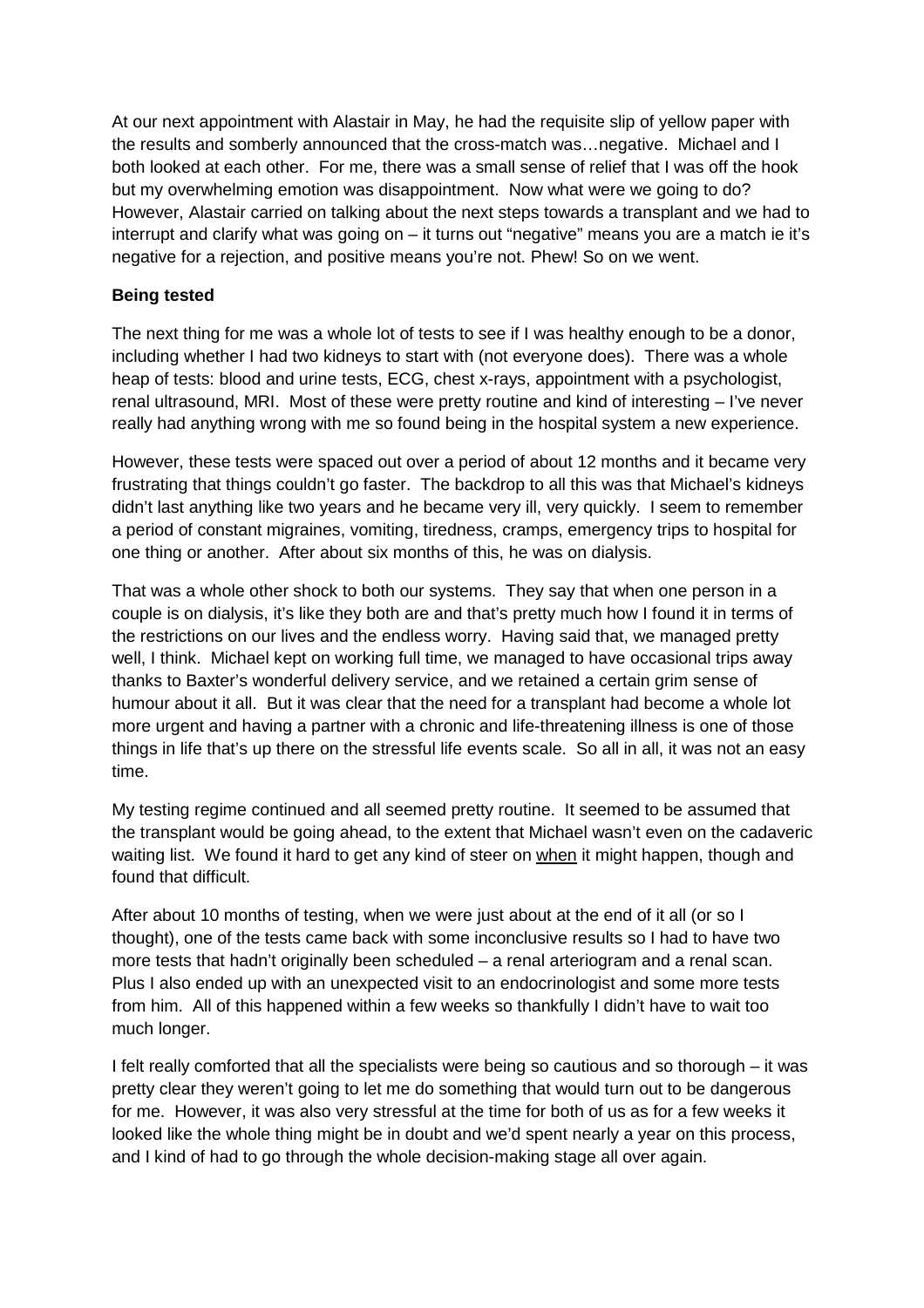Finally we got the go ahead and were then told we could be booked in for the next month (June). We decided we needed a bit more time to adjust and opted for August instead. Having this kind of flexibility was definitely an advantage for us both.

## **Preparing for the operation**

We had a couple of months to warn people at work, including for me finishing up a very big project that I was leading. I arranged for my Mum to come and stay with me for a week or so after I got home; the neighbour was organized to feed the cats; many people made offers of casseroles, and I stockpiled lots of trashy books. We also arranged to go on holiday to Queenstown and see the Southern Alps in snow (somewhere I'd never been) – thanks again, Baxter's. And about 10 days before the operation, Michael decided to propose. So we had plenty to distract us in the leadup to the big day.

There was a real sense of unreality about it all. It was only other people's reactions that suggested it was a really big deal. I don't think it really hit me till about the day before.

Michael went in to hospital 24 hours early. He got to have his own room in the renal ward (not as luxurious as it sounds) while I would be on the general surgical ward. This was one of my big worries. I really wanted to be sure that someone would come and tell me how he was doing – I didn't want to be relying on family to convey news – and I wanted to be sure that I'd be able to see him. I was assured that this would all be taken care of.

## **The operation**

I had to be there at 7am on the day. Mum took me in and I had time to go in and see Michael before heading off to surgery. I think I was first on the list that day so didn't have to wait around too long. Just as well. I was very nervous by then but the staff were really good and put me at my ease. I don't remember anything after them giving me something to take the edge off my nerves, until I woke up again about five hours later.

## **Recovery**

I woke up feeling really, really sick. The morphine had disagreed badly with me and I felt nauseous and in lots of pain. I can't remember too much about the first 24 hours. I know I felt pretty knocked around and very tired so I slept a lot. They say it's always harder on the donor but I had expected that would be something to do with the pain – I hadn't counted on feeling just so incredibly sick and I was also pretty disappointed that the morphine disagreed with me. I'd been looking forward to that little self-administered pump.

I also desperately wanted to know if the transplant had been successful. Andrew Kennedy-Smith, my surgeon, came by and said all was well and various members of the renal team popped in to give me updates on Michael's progress.

Although I'd been really bothered about not being near him, I think it was probably a good thing for the first night. We were both in a lot of pain and wouldn't have been much good for supporting each other initially. I remember Michael's sister coming to see me on that first night and telling me how much pain he was in. I was in no mood to have any sympathy for him and just wanted to know if the kidney was working. After that though, I would have liked to have been nearer to him. It was hard being apart and getting down to see him was not as straightforward as it might have been.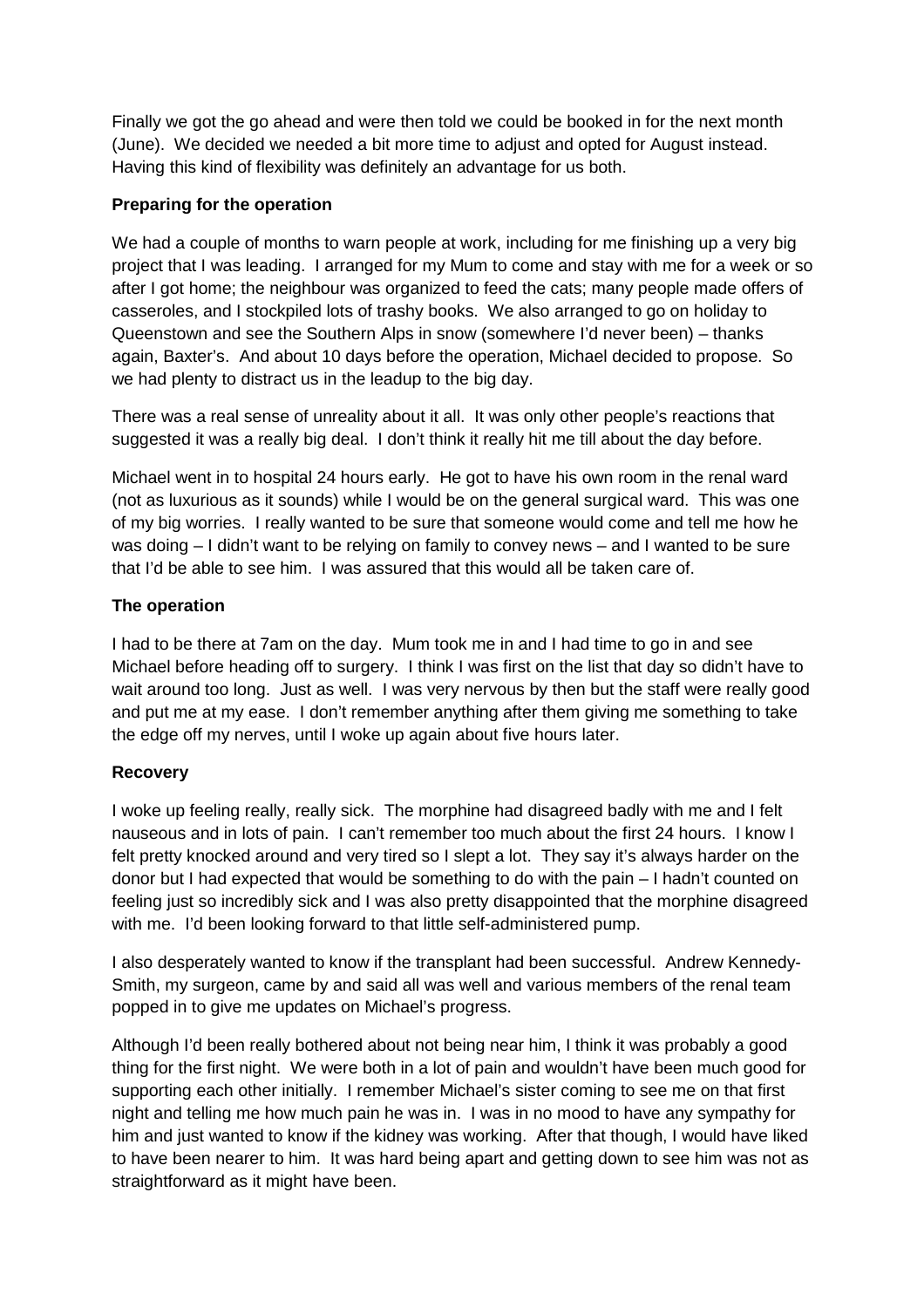The kidney did work though. They said it was functioning even before he was off the operating table and everyone who came to visit me said how amazing his colour was. It truly seemed miraculous to me and I knew that everything we'd been through was all worth while.

I was in hospital for about four days and then went home. Michael came home about two days later but was immediately readmitted because of a mild rejection episode. More stress and anxiety – we weren't out of the woods yet.

Meanwhile, I was still feeling terrible and had had to have several trips to my GP to try and do something about the nausea and other discomfort I had. Nothing seemed to work so I eventually resorted to travel ginger calm tablets which thankfully relieved the nausea.

When Michael came home, he was like a different person – better colour, eyes all sparkly and full of energy from the steroids. The upside of this was that he had plenty of energy to start planning the wedding although I was less enthusiastic about it at that time.

We both went back to work after about a month. In retrospect, that was too soon for me. My job was very stressful and even though my boss was very understanding, I found I had no resilience to deal with any of it. I think that the stress of the last year, with Michael on dialysis and the anticipation of the transplant, finally caught up with me, and after about 2 weeks my doctor ordered me home for some more rest. None of the doctors I talked to during this time seemed at all surprised by this turn of events but I wondered if I might have been able to have been better prepared for the emotional impact it would have on me so I could have planned better.

I'm sure everyone reacts differently but I suspect there's something about being the partner of someone who is really sick, on top of being a kidney donor and having what is, after all, a pretty major and unnecessary operation. As Andrew said to me, "with Michael we took a sick person and made him better. With you, we took a well person and gave them an operation they didn't need. It's no wonder he recovered faster than you."

After about 4-6 months, I think I came right. I also stopped worrying about how long the kidney might last for and as a result became much less anxious. There was no one moment of a great sense of relief. It just gradually got better and of course, life without dialysis is just fantastic. I don't think I'm a saint despite what everyone says– just very, very lucky to have been able to do something for someone I love that has improved both our lives so much.

## **Conclusion**

I said at the beginning that I thought getting the numbers of live donations up is a really critical part of addressing the demand for kidney transplants. This isn't just about making life better for those individuals and families who are directly affected. Kidney disease places a huge burden on our health system (as it does internationally) and keeping people on dialysis is expensive – I think about \$65- \$70,000 a year for Michael. Getting more people off dialysis has got to make sense and live donations are going to be one of the key ways for that to happen.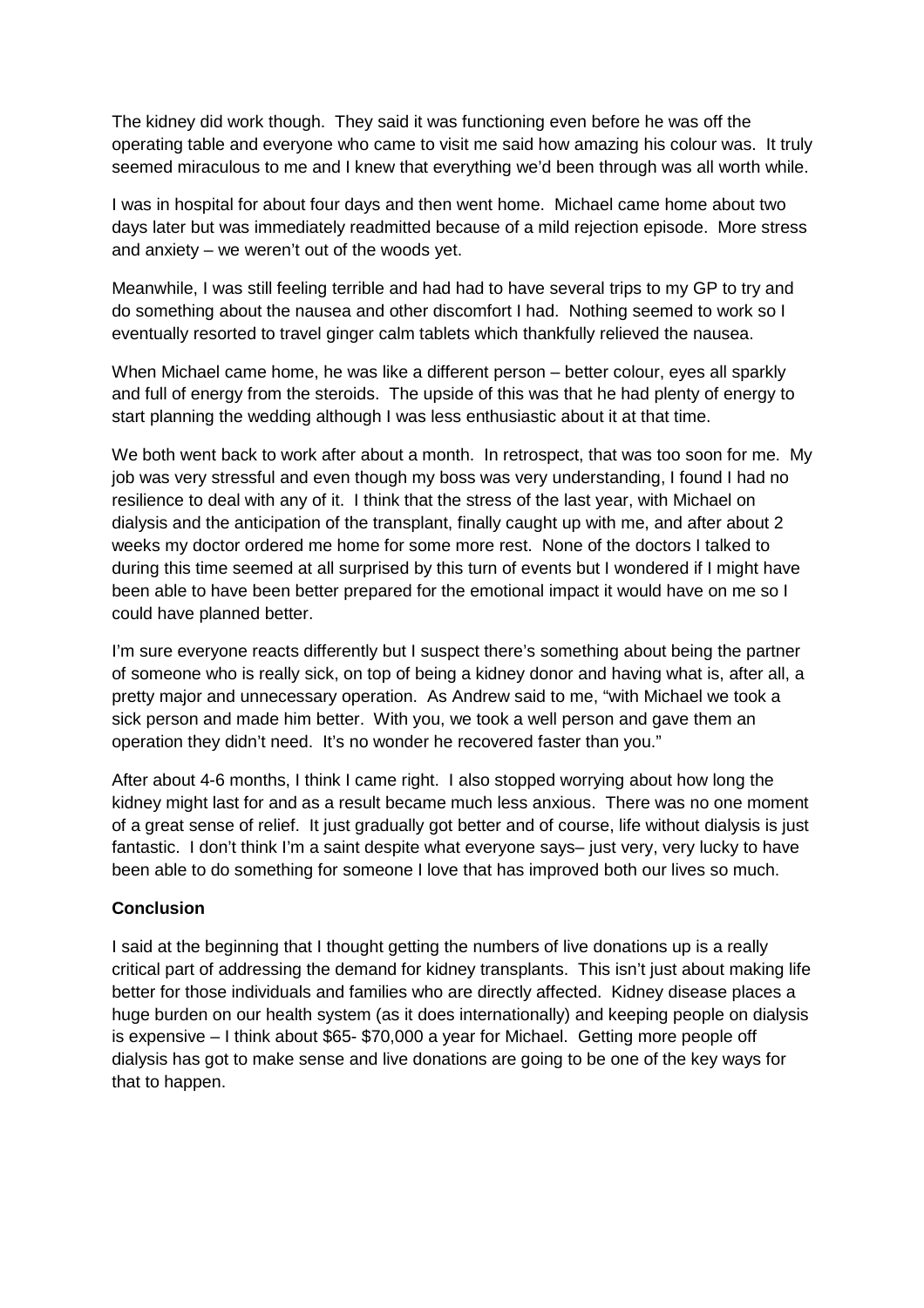I don't want to say anything that would put anyone off being a donor but I also think we need to get real about what it's like and take some steps to making the whole thing a more attractive proposition for donors.

We have friends and people in our wider families who've said they'd now consider it should this kidney fail but I'm not sure we could ask this of them given the time and cost involved.

Things that could make it a better package for donors might include:

• **Support before and after, including more intensive follow up**  Info about what to expect, including emotional impacts

 Better connection with donors' GPs especially since they'll be the ones doing most of the follow up support

 Being able to talk to people who have been through it themselves – and get honest information – lots of the information available is a bit short on specifics and also paints such a rosy picture that it just doesn't seem real

#### • **Timeliness of work-ups**

 $\circ$  1 year is too long. You have to put life on hold to a certain extent and it might all come to nothing. It's both stressful but also must make it hard for some people to commit

## • **Donors shouldn't be out of pocket as a result**

- o I was very lucky to have enough sick leave accumulated to cover my time off, and an understanding employer. Many people wouldn't be in this situation and being a donor could cause real financial hardship. If I'd had to rely on the financial support available to donors, I literally wouldn't have been able to pay my mortgage.
- o I also experienced costs from all the follow up visits I needed to my GP to deal with the after-effects. It doesn't seem reasonable that I should have to personally cover those costs.

I think also more information and greater awareness are important – hence us agreeing to talk publicly about our experiences. I know a lot more know than I did a couple of years ago and I suspect I had the same misperceptions or slightly confused notions about kidney failure, dialysis and transplants that many people seem to have.

Dialysis is not a lifestyle choice, and people die if they don't get transplants – it might not be immediately but both quality of life and life expectancy are reduced and there are significant social and economic impacts both for individuals and their families but more widely as well.

We also need to normalize live donation. Lots of people seem to think me and Michael being a match is some kind of miracle, and that the whole thing is somehow "special" or "romantic". I've also had questions about whether Michael has taken on any of my characteristics after the transplant, or even whether any of my memories might have been transferred to him. I wonder if more people would consider donation if there wasn't all this mythology attached to it.